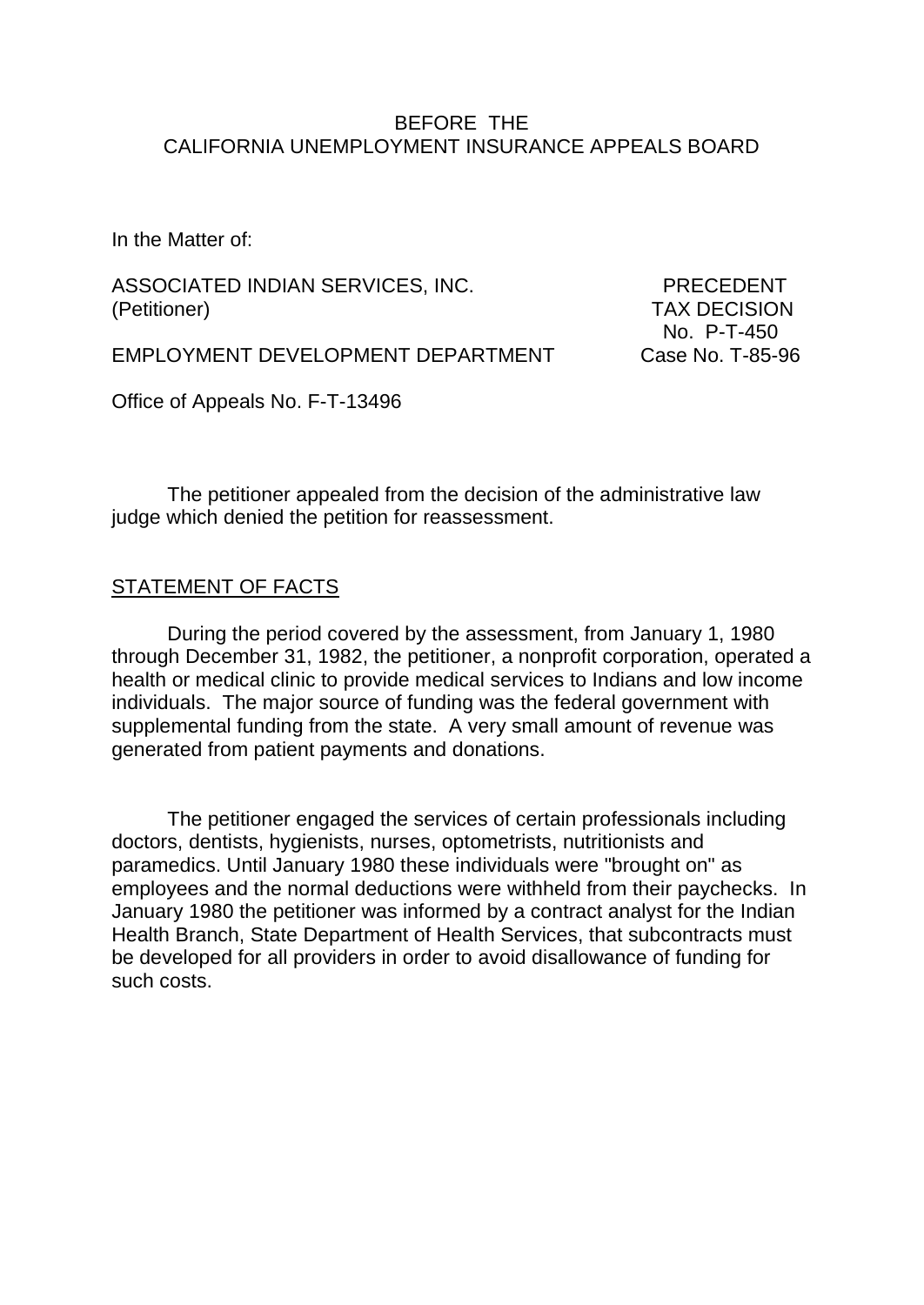Thereafter, the petitioner required each professional staff member to enter into a written contract designating such professional as a subcontractor. The terms of the contract included the following:

- 1. The petitioner reserved all final decisions to its Board of Directors.
- 2. The subcontractor was required to serve a probationary period.
- 3. The subcontractor was to render his or her services in accordance with written guidelines, policies and regulations.
- 4. The petitioner retained the right to review the quality of the service.
- 5. Sick leave, vacation, time off for continuing education, and reimbursement of out-of-county travel expenses.
- 6. Termination at will during the probation period and on 30 days' notice thereafter.
- 7. Payment was by the hour, not by the job.
- 8. The subcontractor was required to work a certain number of days per year.
- 9. The petitioner provided all required office supplies, office equipment, telephone, janitorial services, electrical power, gas, water and other costs associated thereto.
- 10. The subcontractor would turn over to the petitioner any and all third party payments received from patients.

The petitioner furnished any medical malpractice insurance coverage required by state and federal authorities, as well as workers' compensation coverage. The subcontractors had no capital investment in the clinic. One dentist and one physician provided their services full time whereas the other professionals worked part time. It was not established that any of the professionals were engaged in any separate and distinct business or practice from that of the petitioner, although one or more may have provided their services to other medical professionals.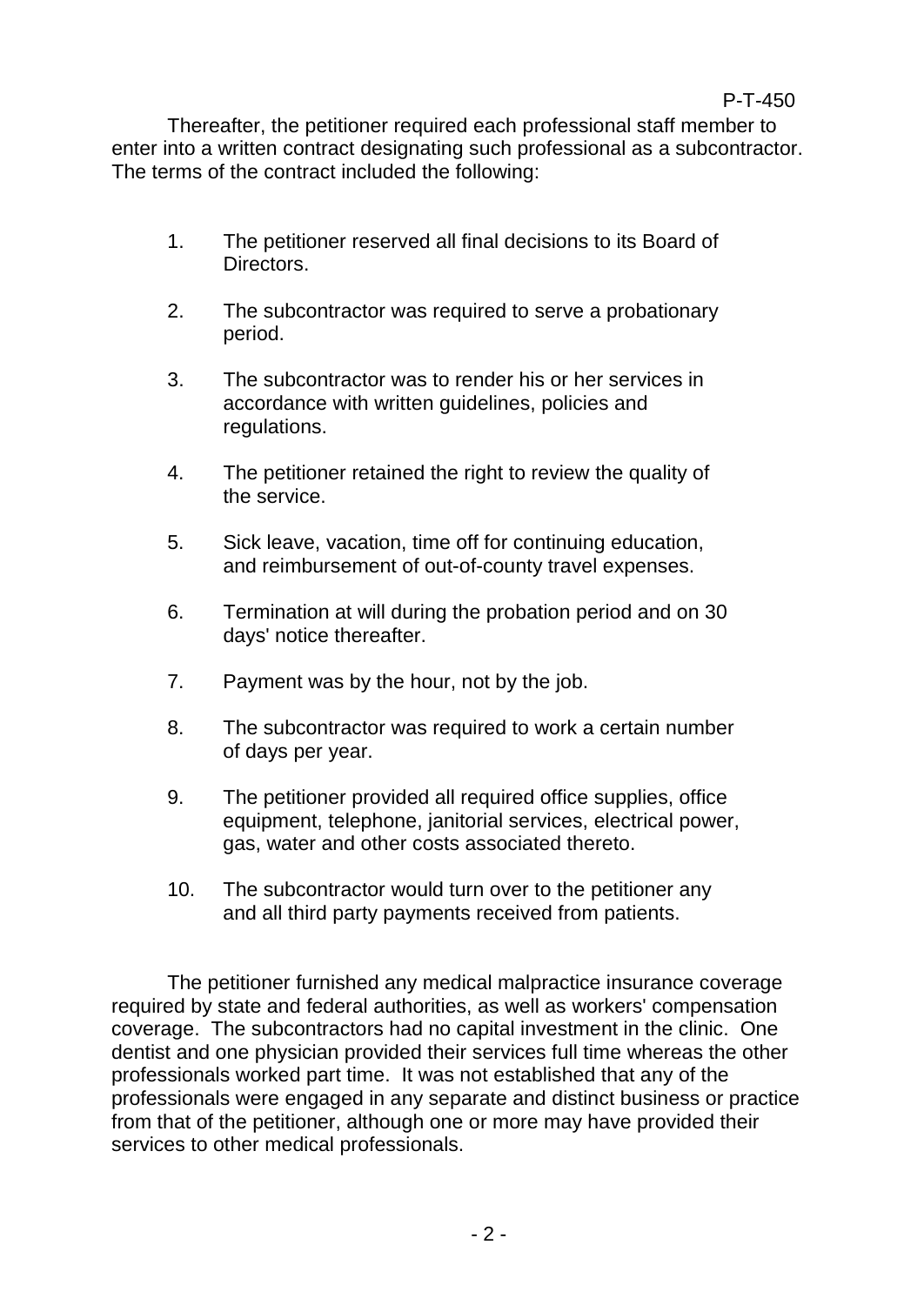The petitioner acknowledged the registered dental hygienists and the licensed vocational nurse worked under the "protocols" of the dentists and physicians, respectively. The petitioner made no deductions from the pay of the professionals after entering into the contracts and these individuals were no longer reported as employees.

It was stipulated at the hearing that Grace Jepsen was an independent contractor and that Rayann Barnes was an employee. Except for the above two individuals, two dental hygienists and a licensed vocational nurse, the petitioner alleged all other individuals included in the assessment had fouryear degrees and thus under section 656 of the code were presumed to render their services as independent contractors, not employees. The petitioner further alleged the Department was estopped to levy the assessment in that it had been encouraged to develop the subcontracts by the state.

The Department determined the "subcontractor" professionals were employees and not independent contractors, that none of the individuals fell within the provisions of section 656 of the code, and that the Department was not estopped to make the assessment. These are the issues to be determined.

# REASONS FOR DECISION

Taxes are due under the Unemployment Insurance Code (sections 601, 621, 976, and 984 of the Unemployment Insurance Code) with respect to wages paid in employment. At issue here is whether either due to a special presumption or to an application of common law rules the services were rendered by independent contractors. Also, the petitioner maintains that even if the persons in question are employees, the state should be estopped from collecting taxes from the petitioner.

We will first consider whether the services are presumed to be those of an independent contractor because of section 656, set forth below:

" 'Employment' does not include professional services performed by a consultant working as an independent contractor.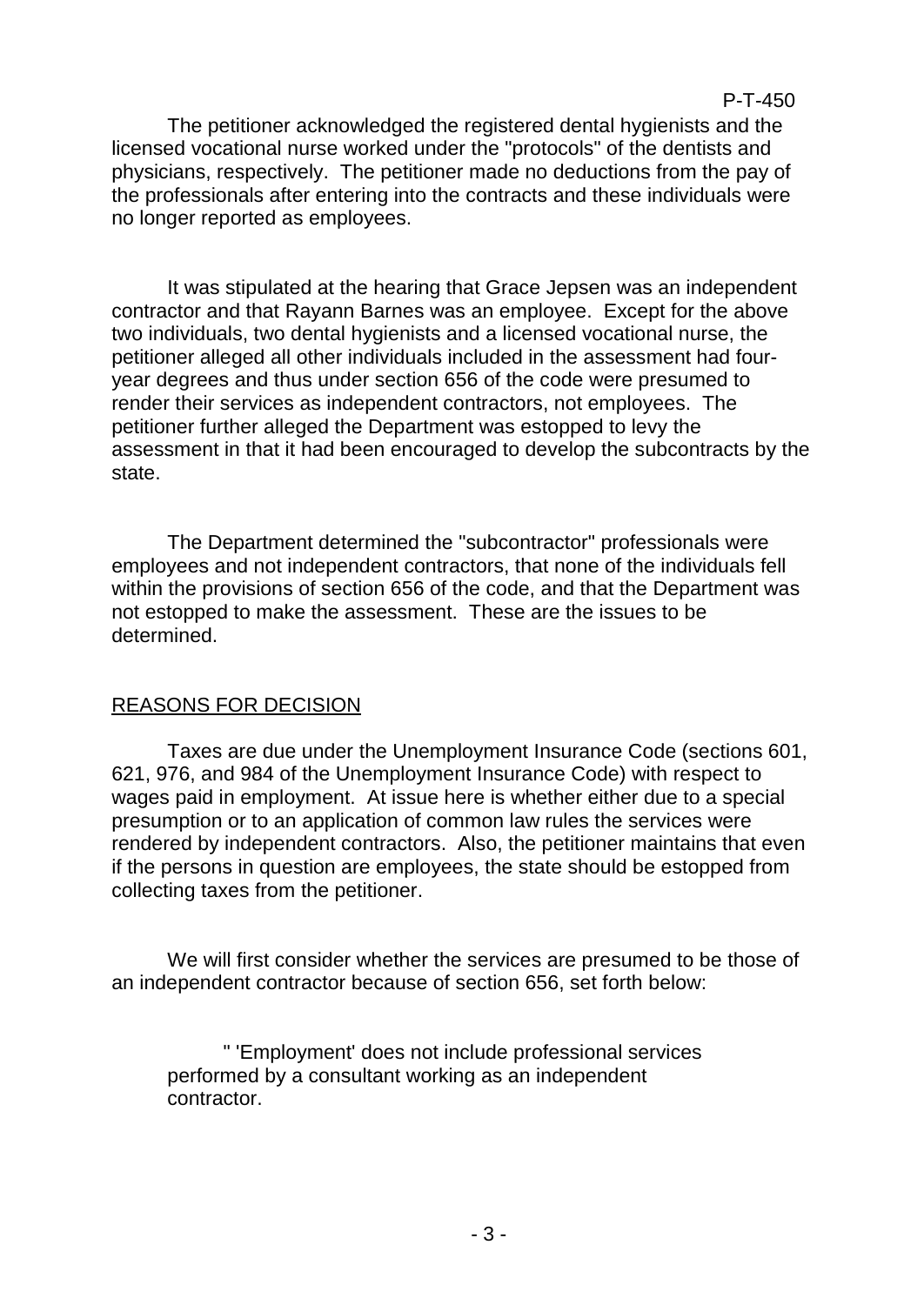"For the purpose of this section, there shall be a rebuttable presumption that services provided by an individual engaged in work requiring specialized knowledge and skills attained through completion of recognized courses of instruction or experience are rendered as an independent contractor. Such services shall be limited to those provided by attorneys, physicians, dentists, engineers, architects, accountants, and the various types of physical, chemical, natural, and biological scientists. Professional services shall not include services generally provided by persons who do not have a degree from a four-year institution of higher learning relating to the specialized knowledge and skills of the professional service being provided.

"For the purposes of this section, the rebuttable presumption shall not apply to an individual who enters into a contract agreement with the recipient of the professional services which establishes an employer-employee relationship."

The presumption does not arise in this case because the "subcontractor" did not perform services as a consultant and the terms of the contract itself point to an employment relationship.

The term "consultant" is not defined in the Unemployment Insurance Code. It generally refers to one who gives advice, handles tasks outside the regular course of business, or gives specialized services (see for example Code of Civil Procedure, section 17006, and Welfare and Institutions Code, section 14119). The individuals in question here rendered services on a continuous and routine basis. The petitioner could not have performed its general mission without the continuous presence of the subcontractors.

Furthermore, the contract terms themselves establish an employment relationship. Under the contract the petitioner reserves all final decisions to its Board of Directors. There is a probationary period during which the contractor can be terminated at will. All services must be rendered in accordance with written guidelines, policies, and regulations. Payment is by the hour, or in the case of the dentists and physicians a salary, not by the job. And finally, the contract specifies when the work will be done and gives the petitioner the right to review the quality of the work performed.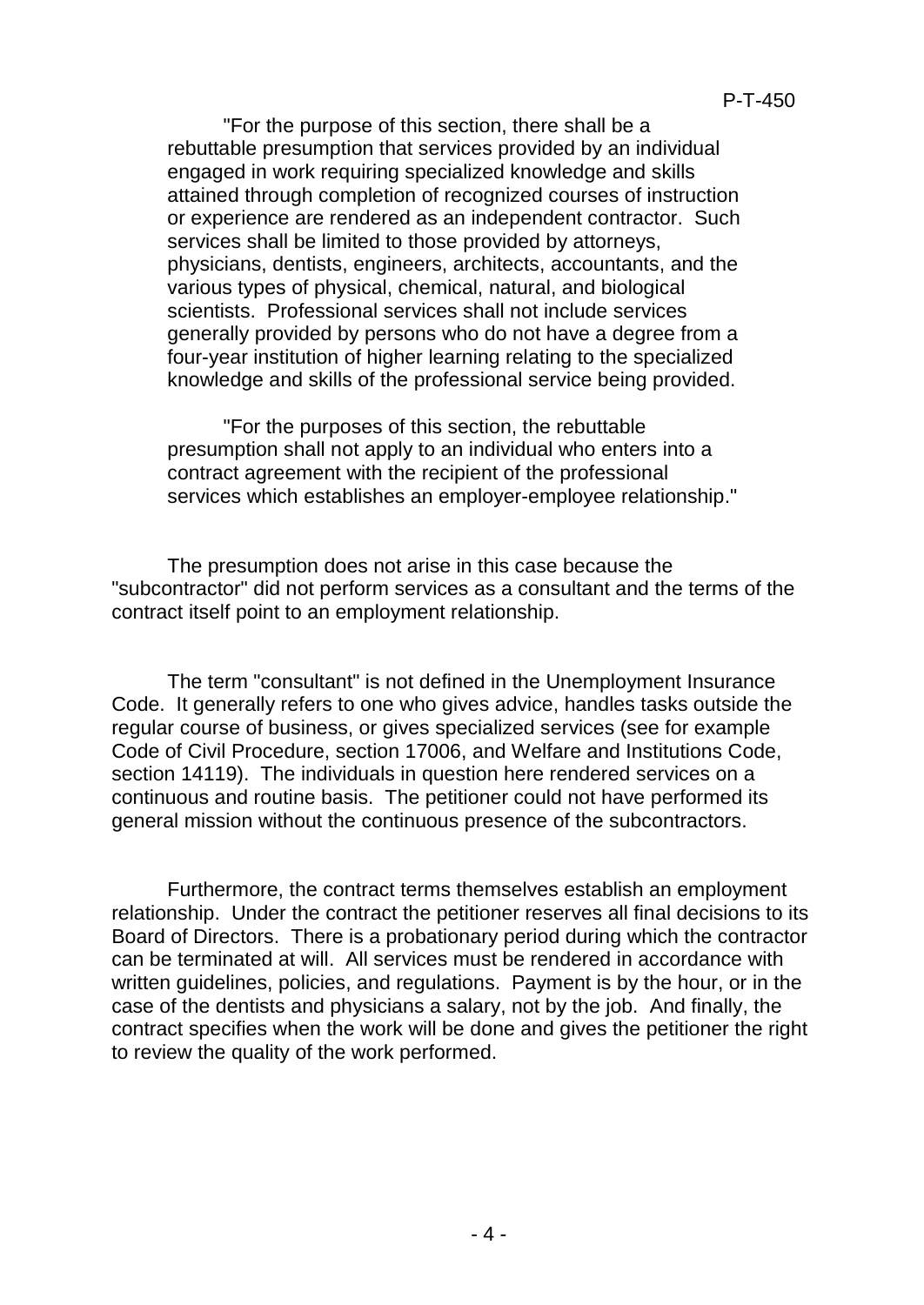Having decided that the persons are not presumed to be independent contractors because of the contract, we will consider the application of the common law rules to this situation. In doing so we will reevaluate the decision in Appeals Board Decision No. P-T-73.

In applying the common law test we are not bound by easily manipulated contract language (Bartels v. Birmingham (1947), 332 US 126). Also, we are impressed by the fact that the working relationship was not significantly altered after the contracts were signed. These agreements were entered in order to continue to receive certain funding, not to alter the working relationship.

Under the common law, individuals are employees if the principals reserve the right to control the manner and means by which the work is performed (22 California Administrative Code 4304-1). In Appeals Board Decision No. P-T-73 we considered the application of common law principles to physicians who rendered medical services in a hospital emergency room. Therein, we stated:

". . . an employment relationship is indicated by that degree of control that our courts have characterized as 'complete' and 'authoritative.' This is a right of general control not only as to what shall be done, but when and how it shall be done as well. It is to be contrasted with the types of limited control over performance of the work which a beneficially interested principal may retain for definite and restricted purposes without becoming an employer."

Literally, under that decision the medical professionals would be considered independent contractors since the clinic does not have qualifications to direct and control the method and means of how such services are provided. However, following Appeals Board Decision No. P-T-73, the California Attorney General issued an opinion that a community clinic may lawfully employ a licensed physician and surgeon, provided that the clinic is duly licensed, that charges, if any, are based on the patient's ability to pay, and that the medical services are available to a specific group but not to the general public (58 Ops Cal Atty Gen 291).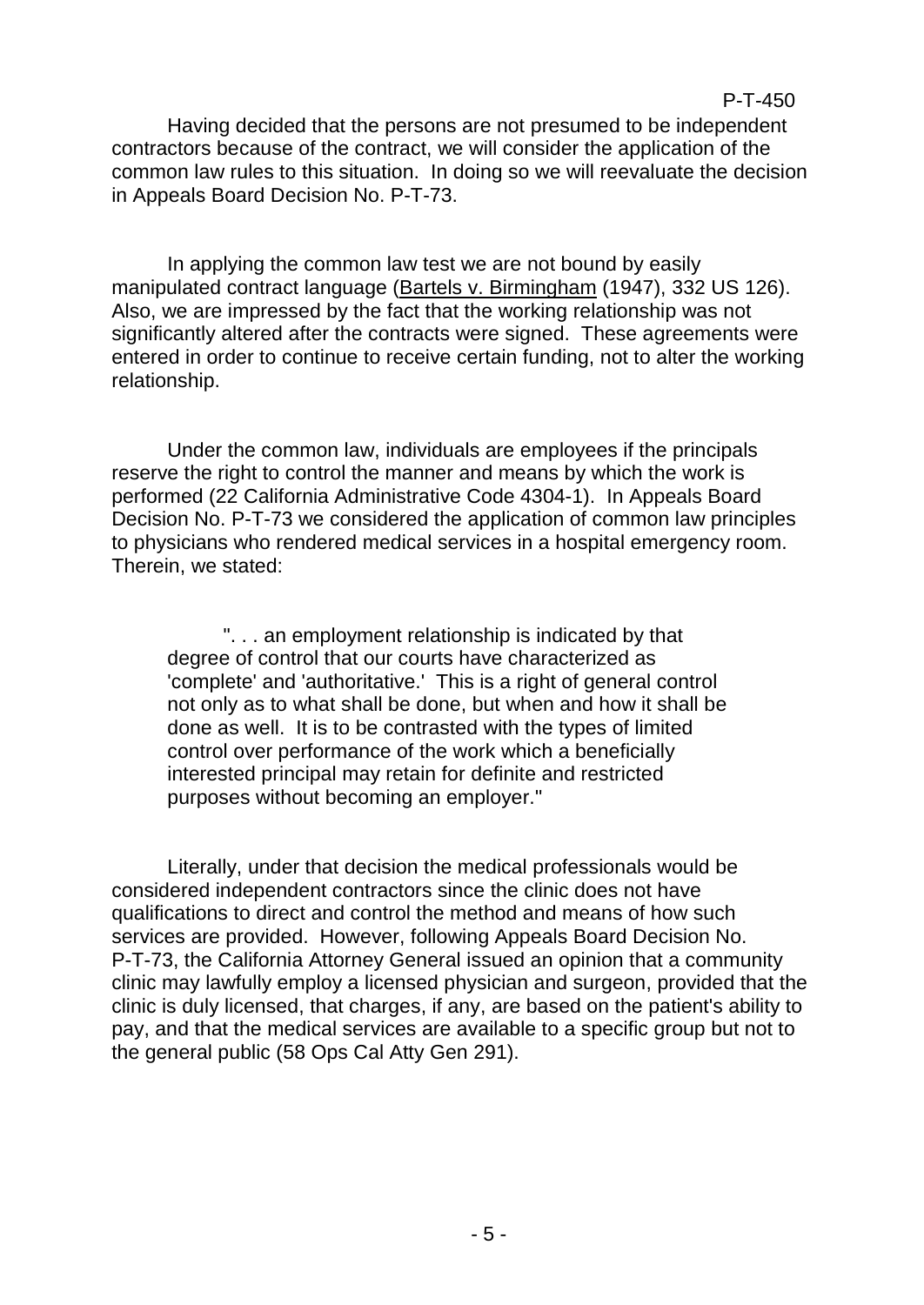In this Opinion it was pointed out that prior to 1971 the only clinics eligible for licensure under the provisions of the Health and Safety Code were those classed as charitable, teaching and research, employers' and employees' clinics. This Opinion further noted that in 1971 the Legislature amended section  $1203(a)^{1}$  $1203(a)^{1}$  of the Health and Safety Code to clarify the status of community clinics. The Opinion states as follows:

"A community clinic is a clinic operated by a nonprofit corporation, supported and maintained in whole or in part by donations, bequests, gifts, grants, fees, or contributions. In a community clinic any charges for advice, diagnosis, treatment, medicines, drugs, appliances or apparatus concerning bodily and mental disease and injuries are based on ability of the patient to pay or such services are given without charge. No corporation, other than a nonprofit corporation, no part of the net earnings of which inure, or may lawfully inure, to the benefit of any private shareholder or individual, shall operate a community clinic. No natural person or persons shall operate a community clinic."

Section 1203(a) of the Health and Safety Code as quoted above was repealed by the Stats. 1978, Ch. 1147, section 3. However, similar provisions defining a "community clinic" were enacted in section 1204(a) (1) of the Health and Safety Code by Stats. 1978, Ch. 1147, section 4. Community clinics then, effective September 26, 1978, were required to be tax-exempt nonprofit corporations, except that community clinics licensed on the effective date of the legislation shall not be required to obtain tax-exempt status.

Further, section 2393 was amended by urgency legislation effective March 11, 1974 (Stats. 1974, Ch. 62) to specifically exempt those physicians employed by a community clinic from the provisions of section 2393 of the Business and Professions Code. Thus, like other licensed professionals, medical professionals, such as those whose services are in issue here, may be engaged as employees. Therefore, to the extent that Appeals Board Decision No. P-T-73 is inconsistent with our findings herein, it is overruled.

Ξ

<span id="page-5-0"></span><sup>&</sup>lt;sup>1</sup> Section 1203(a) of the Health and Safety Code was repealed.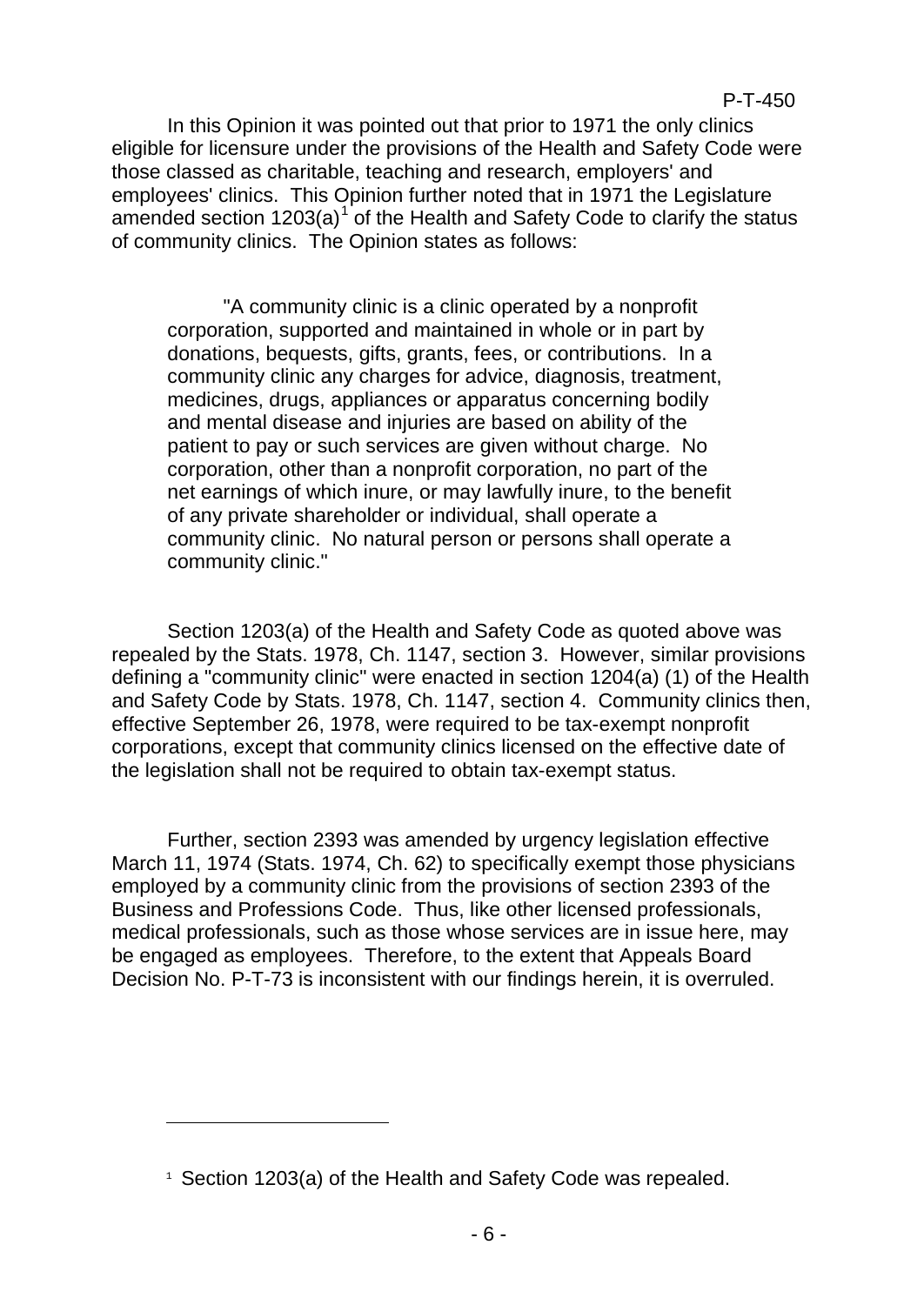The petitioner herein had the right and did control all business aspects of the services and reserved the right to monitor the quality of the service provided and terminate the service at will. These professionals served a probationary period, were paid twice a month, earned sick leave and vacation, worked specified hours and days, and the petitioner supplied the place of work and the majority of supplies and equipment. The service provided was ongoing and limited only by the funding source. The service was an integral part of the clinic. The petitioner alleged the doctors provided their services to others but did not establish any of the doctors had a private practice. At least one doctor and one dentist performed services full time for the petitioner. These individuals were covered under workers' compensation and the employer's blanket malpractice coverage. These factors are entirely inconsistent with the status of an independent contractor engaged in a separate and distinct business and we conclude that the physicians, dentists, and optometrists were employees and not independent contractors.

With respect to the dental hygienists, section 1759 of the California Business and Professions Code (B & P) provides for the adoption of regulations prescribing the functions which may be performed by registered dental hygienists under direct or general supervision. Section 1760 of the B & P Code provides that functions performed by a registered dental hygienist may be performed under the degree of supervision required for the function and lists specific functions that may be performed under the general supervision of a licensed dentist. Section 1070, Title 16, California Administrative Code, provides what duties may be performed by registered dental hygienists and the degree of supervision by a licensed dentist required. Therefore, under the California Dental Practice Act and the implementing regulations, a dental hygienist can only work under the supervision of a licensed dentist.

The petitioner acknowledged the dental hygienists involved in this assessment worked under the "protocols" of the dentists. One dental hygienist, Emily Nino, testified at the hearing that she was interviewed and hired by a dentist after responding to an ad in the newspaper. This dental hygienist performed services for other dentists and provided services to the petitioner for 12 hours a week. She was not allowed to pick the hand tools and used only those selected by the dentist. She did not provide any tools.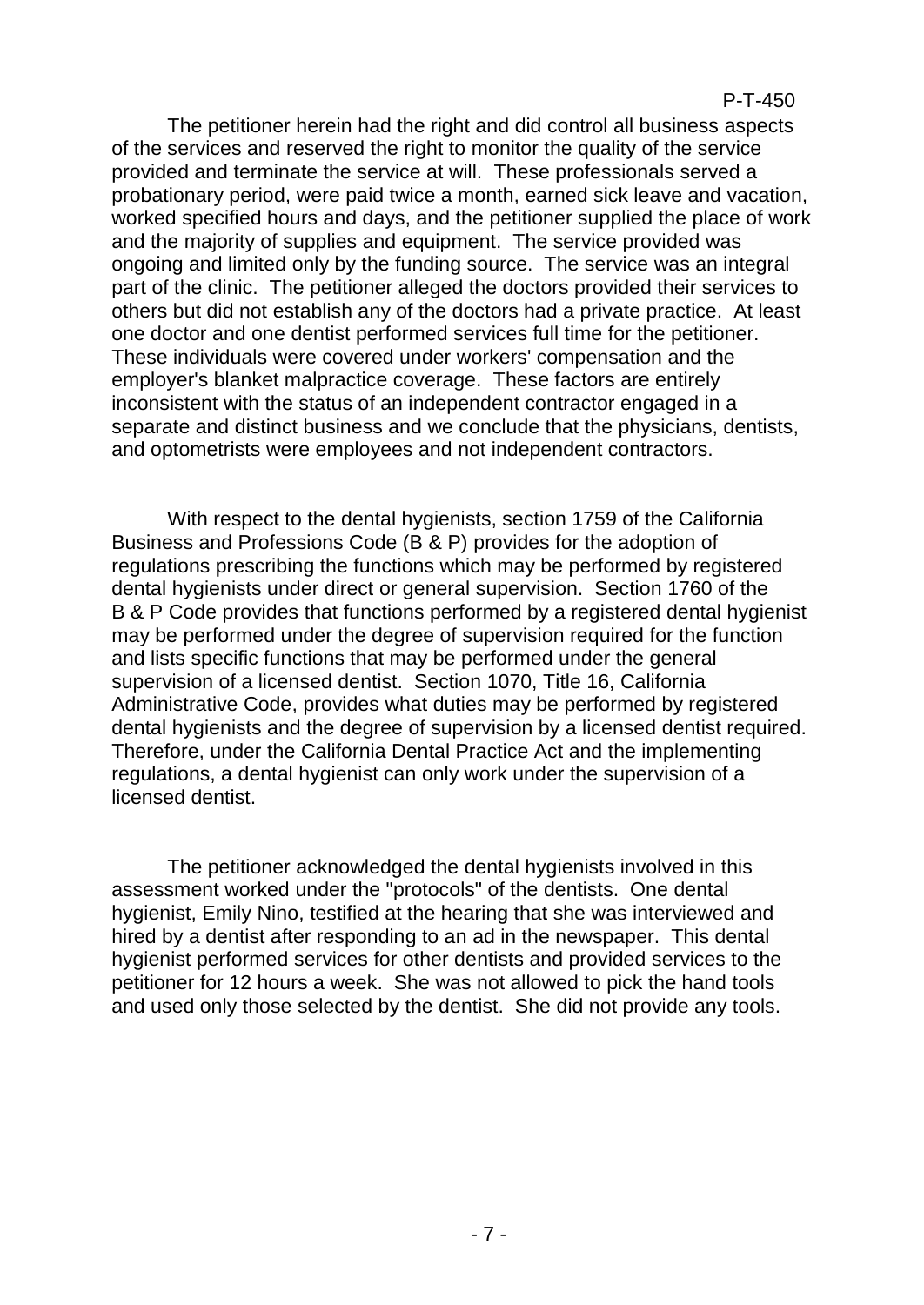The other dental hygienist testified she worked basically as did Nino and was paid by the hour. Accordingly, the dental hygienists were not performing services in the furtherance of any independent business of their own but providing their services to the petitioner subject to its direction and control through the petitioner's licensed dentists as to the method and means of performing their services. Therefore, their services were performed as an employee.

With respect to the licensed vocational nurse it was acknowledged she worked under the "protocols" of a physician. She worked 32 hours per week and thus received prorated fringe benefits, i.e., sick leave, vacation, etc. This individual signed the standard contract required by the petitioner and was paid by the hour, not by the job. It was not established that this individual or other nurses performed services in other than an employer-employee relationship, and we so find.

With respect to the nutritionists and any other paramedics, the petitioner did not present any representative witness who was or had been performing services in the petitioner's clinic. It has long been established that the petitioner bears the burden of proof in a tax case (22 CAC 5036). Since the petitioner has not met its burden of proof with respect to the remaining individuals covered by the assessment, we find them to be employees, with the exception of Grace Jepsen, whom the parties stipulated was an independent contractor.

Finally, the petitioner argues that the State should be estopped to levy this assessment because the Department of Health Services had a duty to make a reasonable attempt to ascertain whether a relationship of independent contractor existed before requiring the petitioner to enter into subcontractor agreements with its professional staff. We disagree.

The record does not support a finding that the Department of Health Services purported to advise the petitioner with respect to taxation or that the petitioner relied upon any assurance from the Department that it would not be required to withhold taxes or make employer contributions. The petitioner had in the past treated its professional staff as employees and had registered with, reported, and paid taxes to the Department of Employment Development. A reasonable business person would contact the taxing agency to whom it had been making contributions to determine if the subcontractor agreements would exempt the organization from taxation.